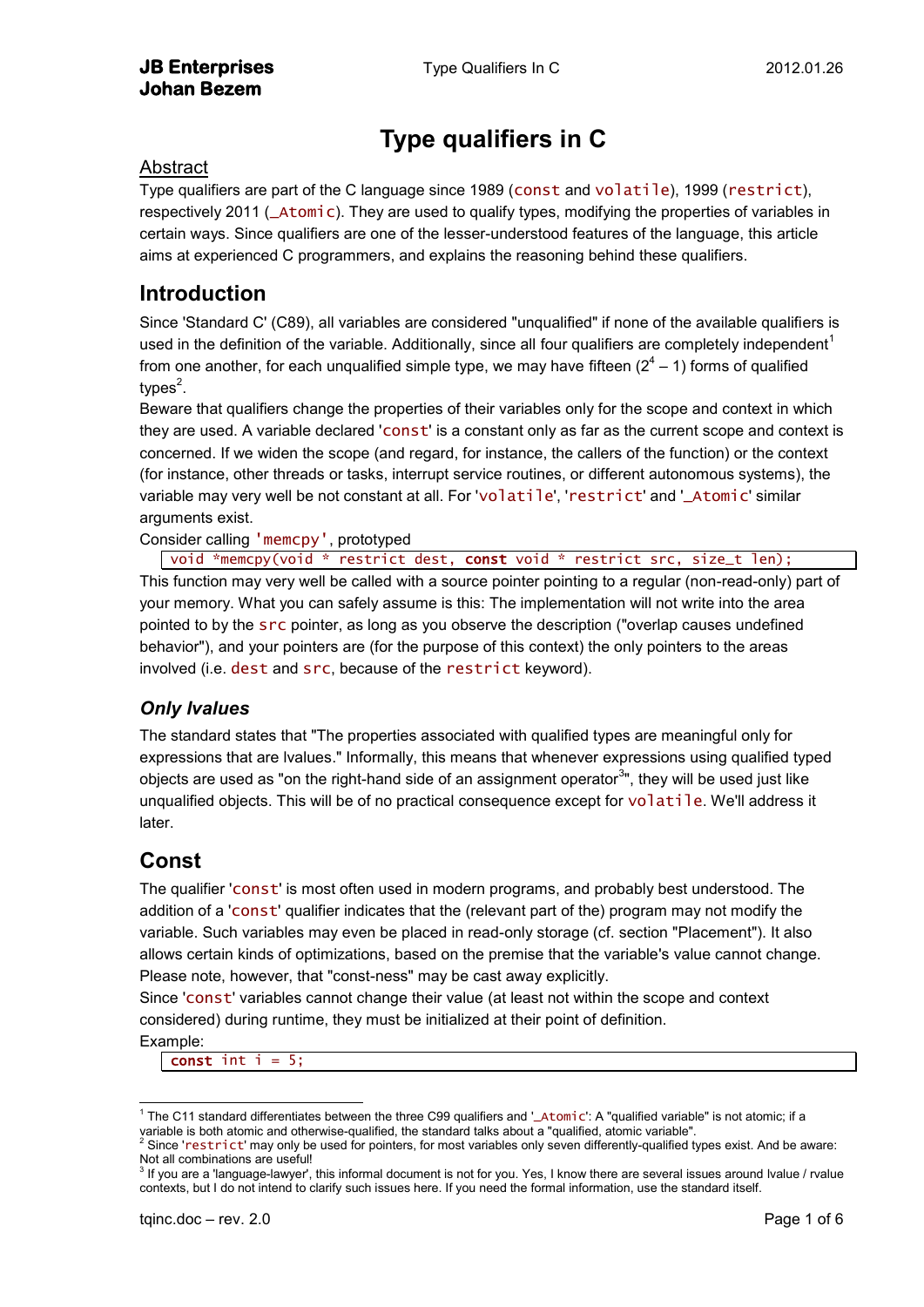An alternate form is also acceptable, since the order of type specifiers and qualifiers does not matter: int const  $i = 5$ ;

<span id="page-1-1"></span>Order becomes important when composite types with pointers are used:

int  $*$  const  $cp = 8i$ ; /\* const pointer to int  $*/$ const int  $*$  ptci;  $/*$  pointer to const int  $*/$ int const  $*$  ptci;  $/*$  pointer to const int  $*/$ 

The pointer cp is itself const, i.e. the pointer cannot be modified; the integer variable it points to can.

The pointer ptci can be modified, however, the variable it points to cannot.

Using typedef complicates the placement issue even more:

```
typedef int * ip_t;
const ip_t cp1 = &i; /* const pointer to int */
ip_t const cp2 = 8i; /* const pointer to int!! */
```
Casting away 'const-ness' is possible, but considered dangerous. Modifying a const-qualified variable in that way is not only dangerous, but may even lead to run-time errors, if the values are placed in read-only storage:

```
const int * ptci;
int *pti, i;
const int ci;
ptci = pti = 8i;ptci = &ci;<br>*ptci = 5;
*ptci = 5; \overline{ } /* Compiler error */<br>pti = &ci; /* Compiler error */
                          y^* Compiler error \frac{x}{x}pti = ptci; /* Compiler error */
pti = (int * )&ci; /* OK, but dangerous */<br>*pti = 5; /* OK, dangerous and po
                          \frac{p}{p} oK, dangerous and potential runtime error */
```
PC-Lint and similar tools, as well as some compilers, will warn you about such dangerous situations, if you will let them.

#### <span id="page-1-0"></span>*Placement*

Placement of variables in actual memory is hardly standardized, because of the many requirements of specific compilers, processor architectures and requirements. But especially for const-qualified variables, it is a very interesting topic, and needs some discussion.

First of all, placement is compiler-specific. This means, that a compiler may specify how a programmer or system architect may direct the linker and loader as to where to place which variables or categories of variables. This may be done using extra configuration files, or using #pragma's, or some other way. Refer to your compiler manual, especially when writing code for embedded systems.

If you revert to the compiler defaults, the compiler/linker/loader<sup>4</sup> may put non-volatile, constqualified variables (not such combinations like 'pointer-to-const', since here the variable is a 'pointer' and non-const!) into read-only storage<sup>5</sup>. If the compiler has no other indication, and can oversee the full scope of the variable (for instance, a static const int const int = 5; at the global level in some C source file), it may even optimize in such a way, that the variable effectively disappears (replacing each occurrence with an immediate value), though not all compilers provide this kind of optimization (yet?).

If the compiler retains the variable as such (i.e. the variable is still present in the object-file), qualified with the property 'const', the linker combines all corresponding references throughout all modules into one, complaining if the qualifications do not match, and the loader gets to decide, where the variable is placed in memory (dynamic linkers are even more complex, and disregarded here). If a memory area with read-only storage is available, const-qualified variables may end up there, at the discretion of the loader.

For details, consult your compiler manuals.

 4 In most compiler tool chains, the loader is an integrated part of the linker. For several embedded systems, however, the linker only produces relocatable code segments, to be effectively placed in memory by the loader.<br><sup>5</sup> ISO/IEC 9899:2011 Footnote 132, page 121: "The implementation may place a const object that is not volatile in a read-only

region of storage. Moreover, the implementation need not allocate storage for such an object if its address is never used."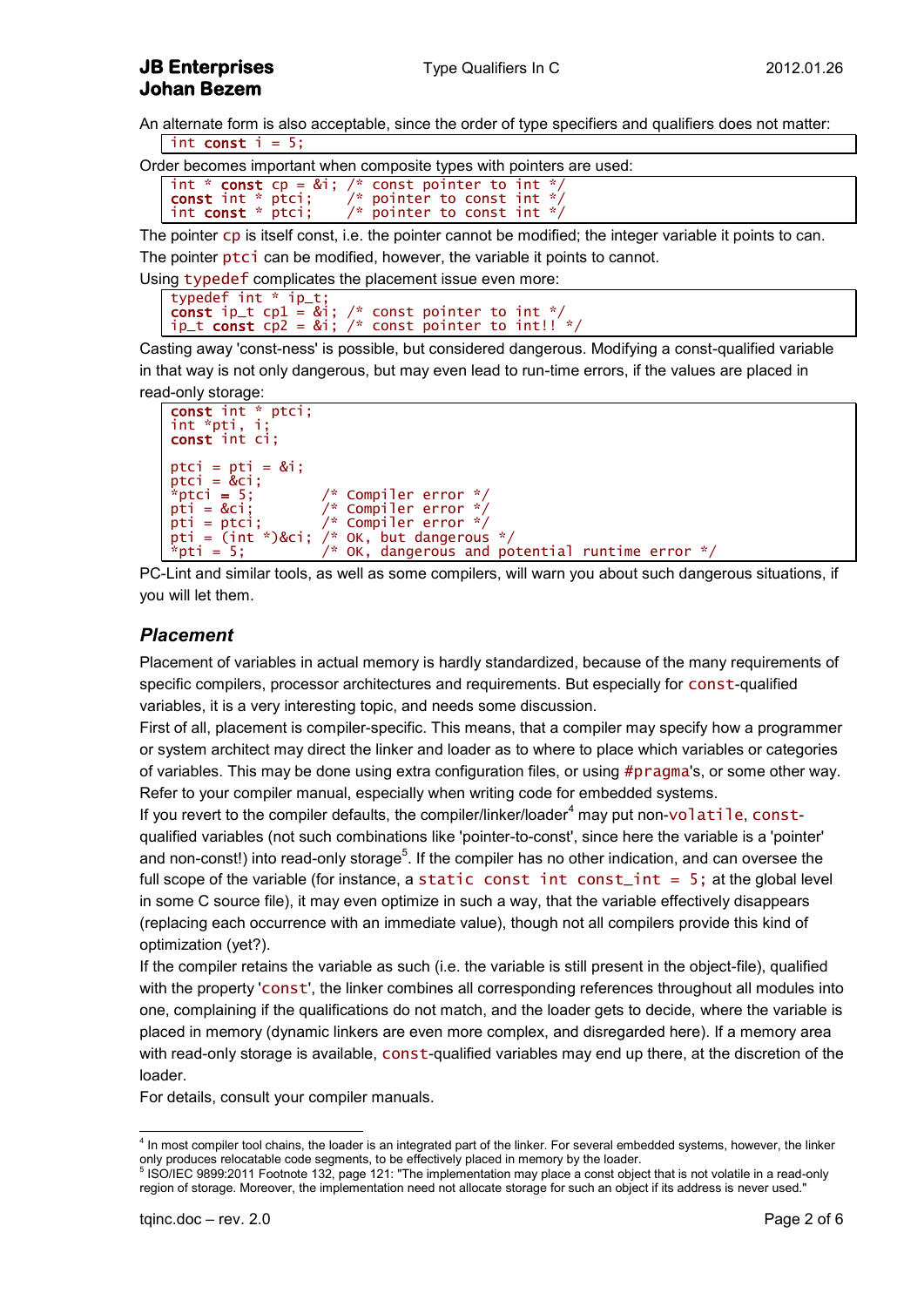### **Volatile**

The qualifier 'volatile' is normally avoided, understood only marginally, and quite often forgotten. It indicates to the compiler, that a variable may be modified outside the scope of its current visibility. Such situations may occur for example in multitasking/-threading systems, when writing drivers with interrupt service routines, or in embedded systems, where the peripheral registers may also be modified by hardware alone.

The following fragment is a classical example of an endless loop:

```
int ready = 0;
while (!ready);
```
An aggressively optimizing compiler may very well create a simple endless loop (Microsoft Visual Studio 6.0, Release build with full optimization):

```
$L837:
 5 : int ready = 0;<br>6 : while (!ready): while (!ready);
   00000 eb fe jmp SHORT $L837
```
If we now add 'volatile', indicating that the variable may be changed out of context, the compiler is not allowed to eliminate the variable entirely:

```
volatile int ready = 0;
while (!ready);
```
This snippet becomes (using the option "favor small code"):

|                      | $\frac{1}{2}$ ; 5 : volatile int ready = 0; |            |                                              |
|----------------------|---------------------------------------------|------------|----------------------------------------------|
| 00004<br>\$L845:     | 33 c0<br>00006 89 45 fc                     | xor<br>mov | eax, eax<br>DWORD PTR _ready\$[ebp], eax     |
|                      | ; 6 : while (!ready);                       |            |                                              |
| 00009<br>0000c 74 fb | 39 45 fc                                    | cmp<br>je  | DWORD PTR _ready\$[ebp], eax<br>SHORT \$L845 |

As you can see, even with aggressive, full optimization, the code still checks the variable every time through the loop.

Most compilers do not optimize this aggressively by default, but it is good to know that it is possible. The ordering issues as discussed in the section for the qualifier 'const' also apply for 'volatile'; if in doubt, refer back to page [2.](#page-1-1)

#### *When do you need to use 'volatile'?*

The basic principle is simple: Every time when a variable is used in more than one context, qualify it with volatile':

- Whenever you use a common variable in more than one task or thread;
- Whenever you use a variable both in a task and in one or more interrupt service routines;
- Whenever a variable corresponds to processor-internal registers configured as input (consider the processor or external hardware to be an extra context).

#### *Does it hurt to use 'volatile' unnecessarily?*

Well, yes and no. The functionality of your code will still be correct. However, the timing and memory footprint of your application will change: Your program will run slower, because of the extra read operations, and your program will be larger, since the compiler is not allowed to optimize as thoroughly, although that would have been possible.

#### *Why don't we declare all variables 'volatile'?*

Well, we partially do: On DEBUG-builds, all optimization is usually disabled. This is not quite the same, since the read operations needed extra are not necessarily inserted, but for most practical purposes,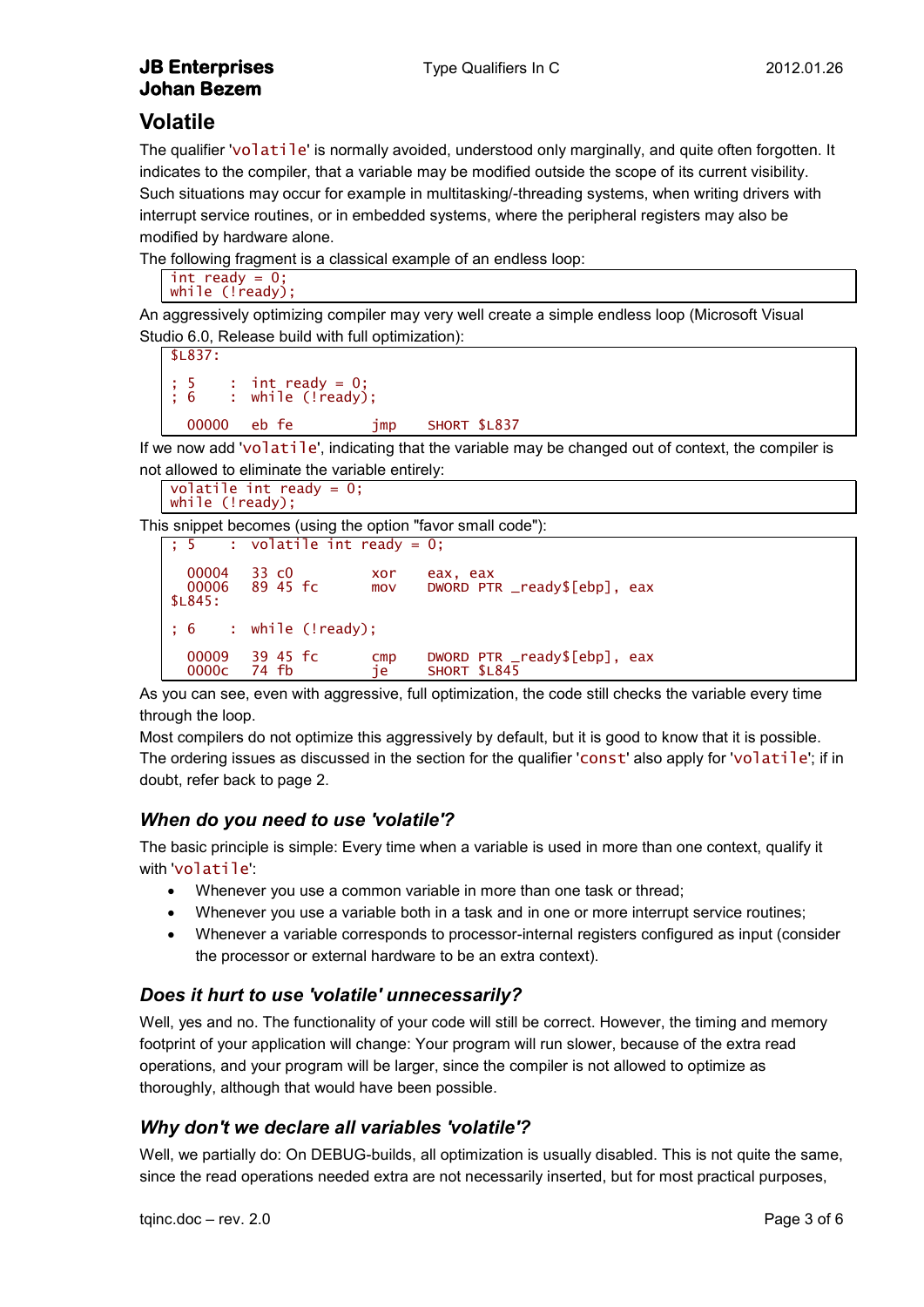#### **JB Enterprises** Type Qualifiers In C 2012.01.26 **Johan Bezem**

no optimizations involving the (missing) 'volatile' qualification are executed. This can be considered at least partially equivalent.

We don't, however, deliver DEBUG-builds to the customer: They usually are too big and too slow (among a few other properties), just like if we declare all variables to be 'volatile'.

But, whenever in doubt, it is better to use 'volatile' unnecessarily, than to forget it when really necessary. Debugging a "missing volatile" declaration is a nightmare; a superfluous volatile doesn't normally require any debugging at all.

### *Pitfalls*

The use of volatile may deceive the unwary:

- It has no influence whatsoever on atomic transactions. Variables declared with volatile long will still need to use two or more memory accesses to read one value if the width of a long variable is larger than the regular data bus width.
	- This means that multitasking systems will still need external guards to protect such variables from unwanted concurrent access.
- Unrelated variable/structure accesses may be reordered by the compiler, even if one of the variables/structures is declared volatile:

```
volatile bool bBufferFree;
uint8_t uTxBuffer[BUFFER_SIZE];
void Clear_Buffer(void)
{
   sint16_t iLoop;
  for (i\overline{Loop} = 0; i\overline{Loop} < BUFFER_SIZE; iLoop++)\{ uTxBuffer[iLoop] = 0;
 }
   bBufferFree = true;
   return;
}
```
Since bBufferFree and uTxBuffer have no mutual interaction within the function, a compiler is free to reorder the execution, and set bBufferFree to true before setting the uTxBuffer to 0. This is probably not what the author intended, and luckily, most compilers will not reorder the execution in such a way. However, it is more than thinkable that an aggressively parallelizing compiler might legally do so.

# **Restrict**

The qualifier 'restrict' is special in several ways:

- The 'restrict' qualifier may only be used for pointers to an object type;
- The optimizations enabled by using the 'restrict' qualification have been present in most compilers, however, only on a global basis (compiler options); the extra gain to be expected is not quite as large, therefore, the necessity of using this qualifier can be considered minimal;
- The qualifier's intended use is to promote optimization. Leaving out the keyword shall not change the behavior of a program $6$ .

The meaning of a restrict-qualified pointer is that there's no other method in use to access the object the pointer points at except the so-qualified pointer itself. This property indicates that aliasing is not an issue for a so-qualified pointer, making optimizations possible that would otherwise be prohibited (unless enabled by other means like compiler options, #pragma indicators, or other means). Hint one: If in doubt, refrain from using 'restrict' in your code. Your code doesn't need it. If your libraries use it, be sure to read the constraints of the various functions and abide by them.

 6 ISO/IEC 9899:2011 6.7.3 ad 8, page 122: "deleting all instances of the qualifier from all preprocessing translation units composing a conforming program does not change its meaning (i.e., observable behavior)."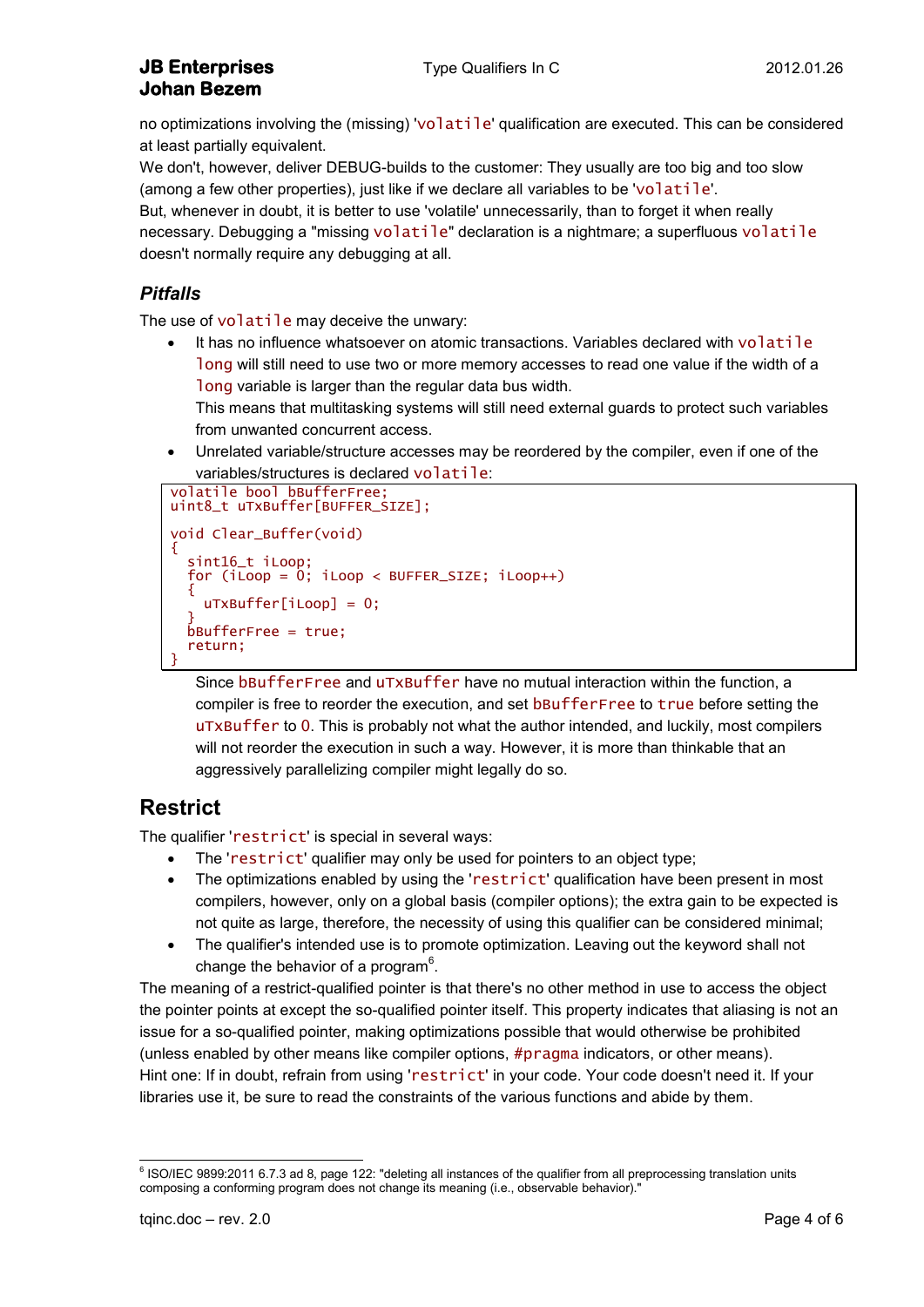#### **JB Enterprises** Type Qualifiers In C 2012.01.26 **Johan Bezem**

Hint two: If your compiler doesn't implement 'restrict' (yet), and doesn't even reserve the keyword, make sure to define a high-level macro, in order to prevent programmers using the name for a variable or similar:

#define restrict  $\sim=-/$  \* Reserved word – usage will cause syntax error \*,

# **\_Atomic**

The new C11 qualifier Atomic (not to be confused with the type specifier '\_Atomic(*type*)') opens a whole new world of types: A new header file stdatomic.h, a whole set of macros called ATOMIC\_..., several types including memory\_order and atomic\_flag as well as a truckload of functions and macros. The basic idea is to create a standardized way for C programs to work as multithreaded, preemptive applications and interrupt service routines, needing atomic access to variables independent from the implemented memory model, bus width, instruction set, caching limitations, etc. The breadth of the topic at hand cannot be served right by a short section in this document. For now, I have to refer to the standard, since I'm not aware of any books really covering this subject (as of January 2012). And I'm sure that currently, not many compilers will have added full support already. One issue is still interesting here: As with a few other additions (complex arithmetic, multithreading, and variable-length arrays), a C11-conforming implementation is not required to implement the '\_Atomic' qualifier or any of the stdatomic.h additions; it only has to pre-define the macro \_\_STDC\_NO\_ATOMICS\_\_ to 1, to indicate that it offers neither the header file nor the keyword. I assume this is what many compiler vendors will have implemented quite quickly now ;-)

## **Combining qualifiers**

In the introduction the existence of fifteen (seven, cf. footnote [2](#page-0-0) on page [1\)](#page-0-1) different qualified types for each (simple) unqualified one has been stated. Using four qualifiers (three plus '\_Atomic'), this means that qualifiers can be combined.

In C89, each qualifier may only be used once, in C99 or later, multiple occurrences of each single qualifier are explicitly allowed and silently ignored.

But now, take 'volatile' and 'const': What does it mean to have a variable qualified with both:

const volatile unsigned int \* const ptcvi = 0xFFFFFFCAUL;

OK, the initialization value is hexadecimal, unsigned long, and taken from an imaginary embedded processor. The pointer is const, so I cannot change the pointer. And the value it points to is "const volatile unsigned int": I cannot change the value (within my current scope and context), and the value may be changed out of context.

So, imagine a free running counter, counting upwards from 0 to 65535 (hexadecimal 0xFFFF or 16 bit), and rolling over again to 0. If this counter is automatically started by the hardware, or started by the (assembly-coded) startup-routine (outside the scope of the C program), is never stopped, and only used for relative time measurements, we have exactly this situation: The counter is read-only, so I want the compiler to supervise all programmers that they do not try to write the counter register. At the same time, the value is constantly changed, so if I want to use the value, the compiler better make sure to re-read the value in every single case.

You can also imagine a battery backed-up clock chip, running autonomously, with values for the current date and time memory-mapped into the processors virtual memory space.

OK, such situations will not occur every day, and for many programmers they will never occur. But it is not unimaginable. And now go out and ask the most experienced C programmer you know, whether it is possible, allowed and/or useful. You'll be amazed about the answers you'll get (or maybe not).